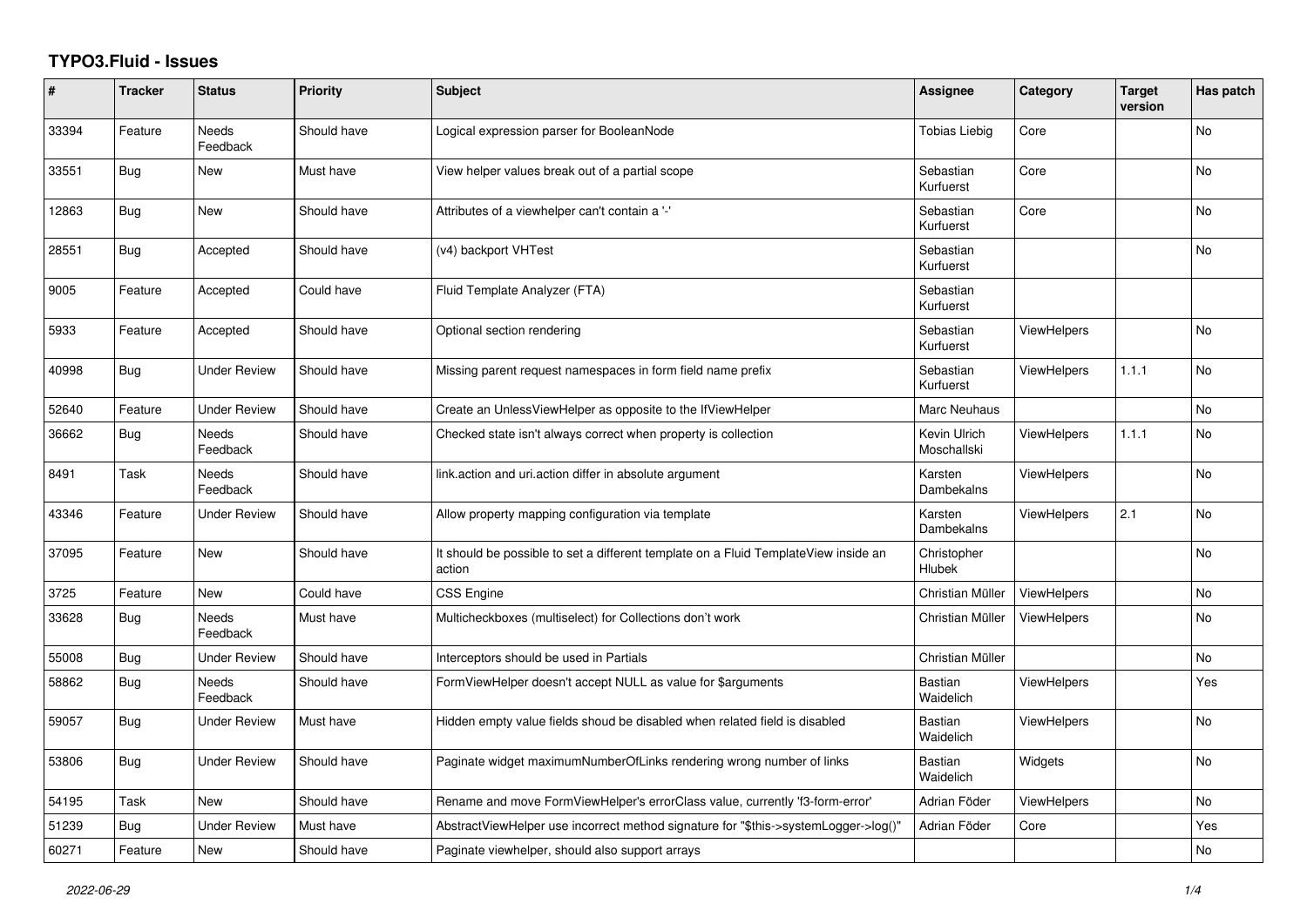| #     | <b>Tracker</b> | <b>Status</b> | <b>Priority</b> | <b>Subject</b>                                                                                              | <b>Assignee</b> | Category | <b>Target</b><br>version | Has patch |
|-------|----------------|---------------|-----------------|-------------------------------------------------------------------------------------------------------------|-----------------|----------|--------------------------|-----------|
| 58983 | Bug            | New           | Should have     | format.date does not respect linebreaks and throws exception                                                |                 |          |                          | <b>No</b> |
| 58921 | Bug            | New           | Should have     | f:form.* VHs crash if NOT inside f:form but followed by f:form                                              |                 |          |                          | No        |
| 57885 | Bug            | New           | Must have       | Inputs are cleared from a second form if the first form produced a vallidation error                        |                 |          |                          | No        |
| 56237 | Task           | New           | Should have     | in-line (Condition)ViewHelpers should not evaluate on parsing                                               |                 |          |                          | No        |
| 52591 | Bug            | New           | Should have     | The Pagination Widget broken for joined objects                                                             |                 |          |                          | No        |
| 52419 | Bug            | New           | Should have     | Wrong PHPDocs notation for default value inline f:translate viewhelper                                      |                 |          | 2.0                      | No        |
| 51277 | Feature        | New           | Should have     | ViewHelper context should be aware of actual file occurrence                                                |                 |          |                          | No        |
| 49038 | Bug            | New           | Must have       | form.select does not select the first item if prependOptionValue is used                                    |                 |          |                          | No        |
| 48355 | Feature        | New           | Could have      | Assign output of viewhelper to template variable for further processing.                                    |                 |          |                          |           |
| 47669 | Task           | New           | Should have     | FormViewHelper does not define the default request method                                                   |                 |          |                          | No        |
| 46545 | Feature        | New           | Should have     | Better support for arrays in options of SelectViewHelper                                                    |                 |          |                          | <b>No</b> |
| 45153 | Feature        | New           | Should have     | f:be.menus.actionMenuItem - Detection of the current select option is insufficient                          |                 |          |                          | No        |
| 43071 | Task           | New           | Should have     | Remove TOKENS for adding fallback teplates in B                                                             |                 |          |                          | No        |
| 42743 | Task           | New           | Should have     | Remove inline style for hidden form fields                                                                  |                 |          |                          | No        |
| 42397 | Feature        | New           | Should have     | Missing viewhelper for general links                                                                        |                 |          |                          | No        |
| 40081 | Feature        | New           | Should have     | Allow assigned variables as keys in arrays                                                                  |                 |          |                          | No        |
| 38130 | Feature        | New           | Should have     | Checkboxes and multiple select fields should have an assignable default value                               |                 |          |                          | No        |
| 36559 | Feature        | New           | Could have      | New widget progress bar                                                                                     |                 |          |                          | Yes       |
| 33215 | Feature        | New           | Should have     | RFC: Dynamic values in ObjectAccess paths                                                                   |                 |          |                          | No        |
| 28554 | Bug            | New           | Should have     | (v4) implement feature flag to disable caching                                                              |                 |          |                          | No        |
| 28553 | Bug            | New           | Should have     | improve XHProf test setup                                                                                   |                 |          |                          | No        |
| 28552 | Bug            | New           | Should have     | (v5) write ViewHelper test for compiled run; adjust functional test to do two passes<br>(uncached & cached) |                 |          |                          | No        |
| 28550 | Bug            | New           | Should have     | (v4) make widgets cacheable, i.e. not implement childnodeaccess interface                                   |                 |          |                          | <b>No</b> |
| 28549 | Bug            | New           | Should have     | make widgets cacheable, i.e. not implement childnodeaccess interface                                        |                 |          |                          | No        |
| 13045 | Bug            | New           | Should have     | Entity decode of strings are different between if-conditions and output of variable                         |                 |          |                          |           |
| 9514  | Feature        | New           | Should have     | Support explicit Array Arguments for ViewHelpers                                                            |                 |          |                          |           |
| 62346 | Feature        | New           | Could have      | f:comment should have high precende                                                                         |                 | Core     | 3.x                      | No        |
| 39990 | Bug            | New           | Should have     | Same form twice in one template: hidden fields for empty values are only rendered<br>once                   |                 | Core     |                          | No        |
| 32035 | Task           | New           | Should have     | Improve fluid error messages                                                                                |                 | Core     |                          | Yes       |
| 30555 | Feature        | New           | Could have      | Make TagBuilder more extensible                                                                             |                 | Core     |                          | No        |
| 27607 | <b>Bug</b>     | New           | Must have       | Make Fluid comparisons work when first element is STRING, second is NULL.                                   |                 | Core     |                          | No        |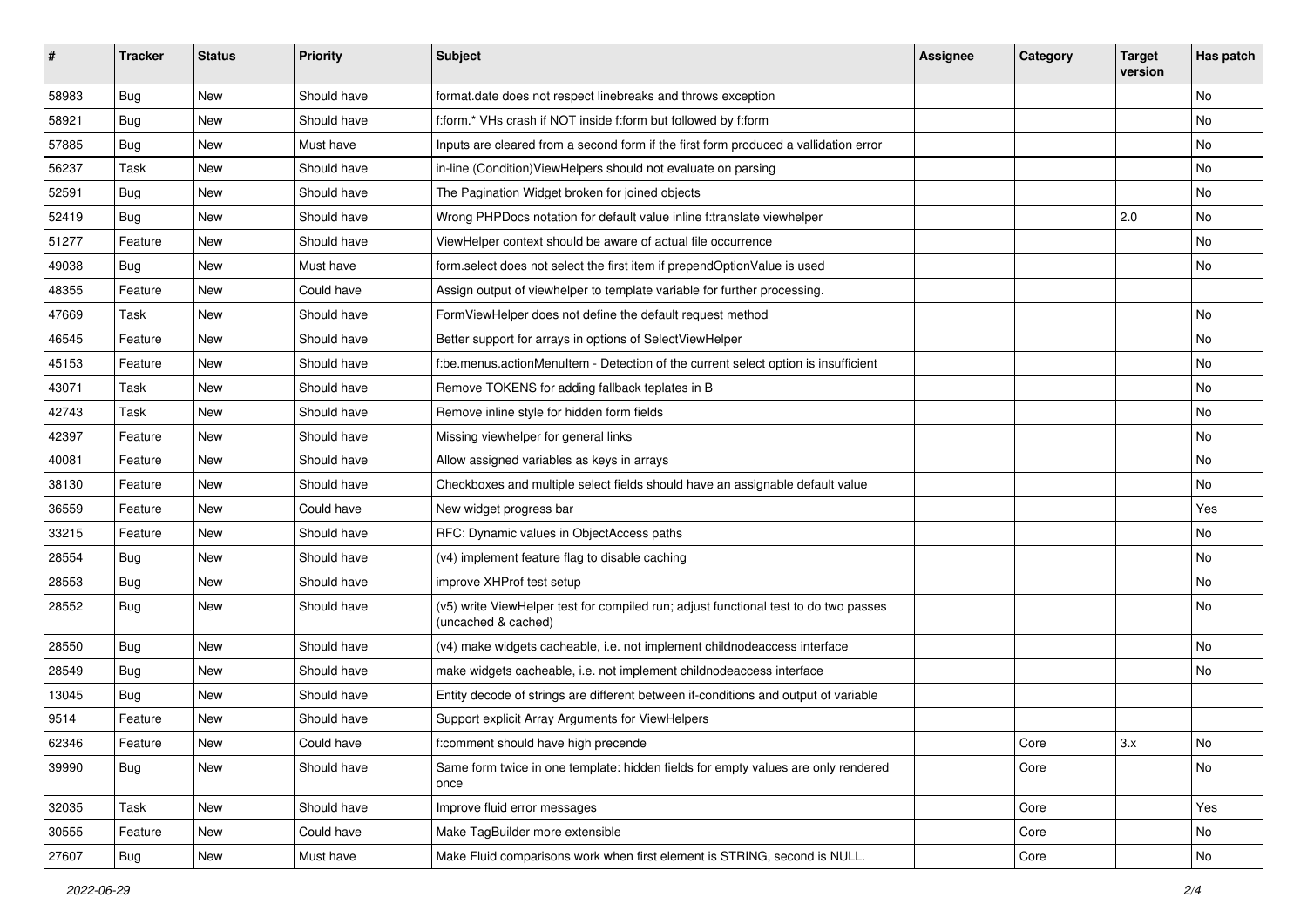| #     | <b>Tracker</b> | <b>Status</b>     | <b>Priority</b>      | <b>Subject</b>                                                                                         | <b>Assignee</b> | Category    | <b>Target</b><br>version | Has patch |
|-------|----------------|-------------------|----------------------|--------------------------------------------------------------------------------------------------------|-----------------|-------------|--------------------------|-----------|
| 10472 | Feature        | New               | Could have           | Fluid Standalone distribution                                                                          |                 | Core        |                          | <b>No</b> |
| 7608  | Feature        | New               | Could have           | Configurable shorthand/object accessor delimiters                                                      |                 | Core        |                          | Yes       |
| 4704  | Feature        | New               | Should have          | Improve parsing exception messages                                                                     |                 | Core        |                          |           |
| 3481  | Bug            | New               | Should have          | Use ViewHelperVariableContainer in PostParseFacet                                                      |                 | Core        |                          | No        |
| 1907  | Feature        | <b>New</b>        | Could have           | Default values for view helpers based on context                                                       |                 | Core        |                          |           |
| 60181 | Feature        | New               | Could have           | Caching mechanism for Fluid Views/Templates                                                            |                 | View        |                          | No        |
| 45394 | Task           | New               | Should have          | Forwardport Unit test for standalone view                                                              |                 | View        |                          | No        |
| 43072 | Task           | New               | Should have          | Remove TOKENS for adding templates fallback in Backporter                                              |                 | View        |                          | No        |
| 38369 | Bug            | New               | Must have            | Resource ViewHelpers should not fall back to request package                                           |                 | View        |                          | No        |
| 60856 | Bug            | New               | Must have            | Target attribute not supported by the form viewhelper                                                  |                 | ViewHelpers |                          | Yes       |
| 60003 | Feature        | <b>New</b>        | Should have          | Add required-Attribute to f:form.password                                                              |                 | ViewHelpers |                          | No        |
| 54284 | Bug            | New               | Should have          | Default Option for Switch/Case VH                                                                      |                 | ViewHelpers |                          | No        |
| 51100 | Feature        | New               | Must have            | Links with absolute URI should have the option of URI Scheme                                           |                 | ViewHelpers |                          | No        |
| 49600 | Bug            | <b>New</b>        | Should have          | f:form tag shown as a HTML on frontend                                                                 |                 | ViewHelpers |                          | No        |
| 40064 | Bug            | <b>New</b>        | Must have            | Multiselect is not getting persisted                                                                   |                 | ViewHelpers |                          | No        |
| 39936 | Feature        | New               | Should have          | registerTagAttribute should handle default values                                                      |                 | ViewHelpers |                          | No        |
| 37619 | Bug            | New               | Should have          | Fatal Error when using variable in name attribute of Section ViewHelper                                |                 | ViewHelpers |                          | No        |
| 36410 | Feature        | <b>New</b>        | Should have          | Allow templates to send arguments back to layout                                                       |                 | ViewHelpers |                          | No        |
| 34309 | Task           | New               | Could have           | Unknown ViewHelpers cause exception - should be handled more graceful                                  |                 | ViewHelpers |                          | No        |
| 30937 | Bug            | New               | Should have          | CropViewHelper stringToTruncate can't be supplied so it can't be easily extended                       |                 | ViewHelpers |                          | Yes       |
| 26664 | Task           | New               | Won't have this time | Clean up Form ViewHelpers                                                                              |                 | ViewHelpers |                          | No        |
| 26658 | Task           | New               | Won't have this time | Make Form ViewHelpers consistent                                                                       |                 | ViewHelpers |                          | No        |
| 10911 | Task           | New               | Should have          | Tx_Fluid_ViewHelpers_Form_AbstractFormViewHelper->renderHiddenIdentityField<br>should be more reliable |                 | ViewHelpers |                          | No        |
| 9950  | Task           | New               | Should have          | Binding to nested arrays impossible for form-elements                                                  |                 | ViewHelpers |                          |           |
| 8648  | Bug            | New               | Should have          | format.crop ViewHelper should support all features of the crop stdWrap function                        |                 | ViewHelpers |                          | No        |
| 45384 | Bug            | New               | Must have            | Persisted entity object in widget-configuration cannot be deserialized (after reload)                  |                 | Widgets     | 2.0.1                    | No        |
| 36655 | Bug            | New               | Should have          | Pagination Links                                                                                       |                 | Widgets     |                          | No        |
| 31955 | Feature        | New               | Should have          | f:uri.widget                                                                                           |                 | Widgets     |                          | No        |
| 46091 | Task           | Needs<br>Feedback | Should have          | Show source file name and position on exceptions during parsing                                        |                 |             |                          | No        |
| 45345 | Feature        | Needs<br>Feedback | Should have          | Easy to use comments for fluid that won't show in output                                               |                 |             |                          |           |